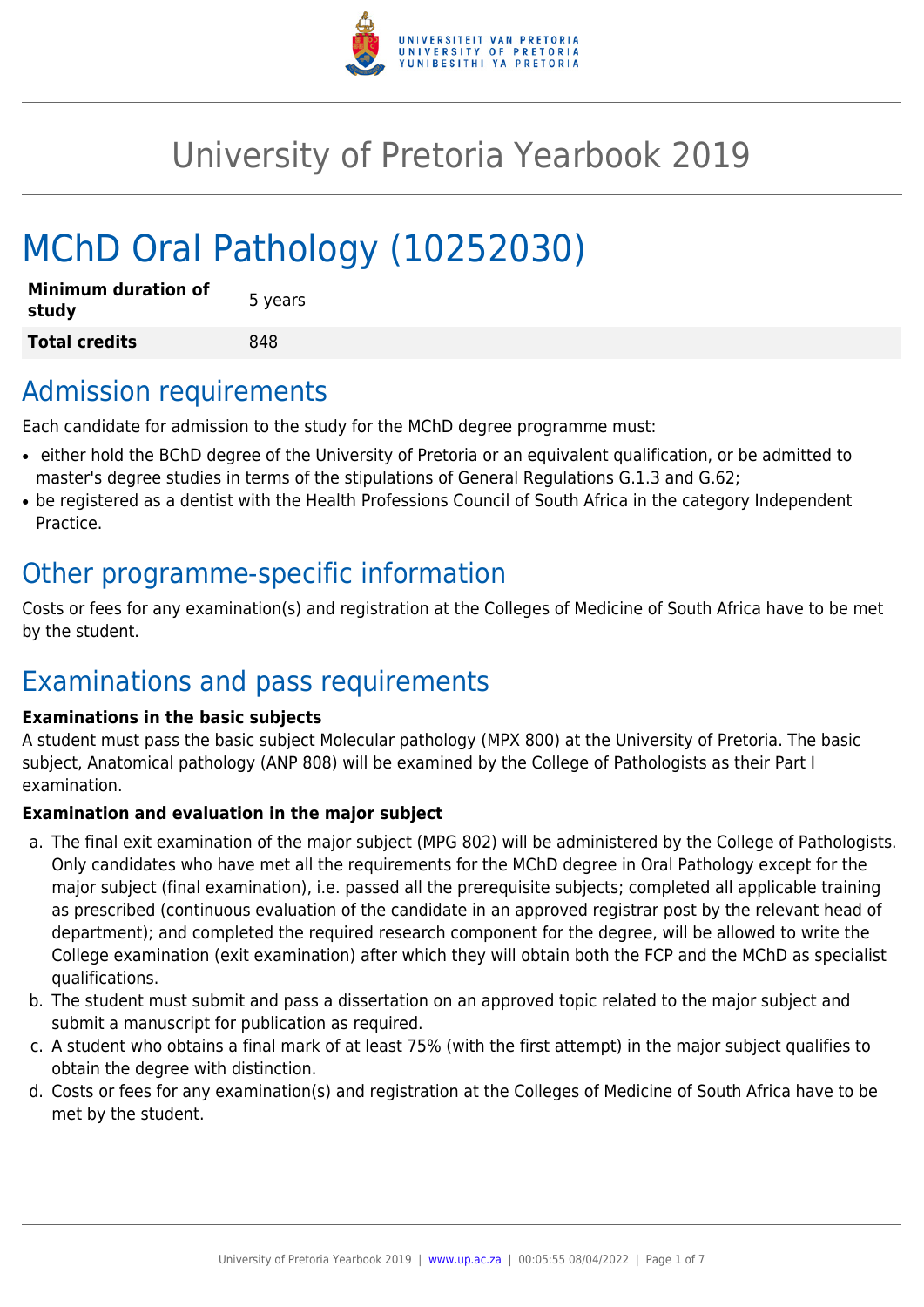

# Exemption

Exemption may be granted by the Dean, on the recommendation of the relevant head of department by virtue of comparable training and/or experience in terms of the requirements of School Regulations, with the proviso that exemption from the examination and evaluation in the major subject may not be granted.

**Please note**: The regulations of the Health Professions Council of South Africa, as published in the Government Gazette No. 4631 of 11 January 1991 – Notice No. R.40 (as amended), will be used as a criterion in determining the period of exemption.

# Pass with distinction

A student who obtains a final mark of at least 75% (with the first attempt) in the major subject qualifies to obtain the degree with distinction.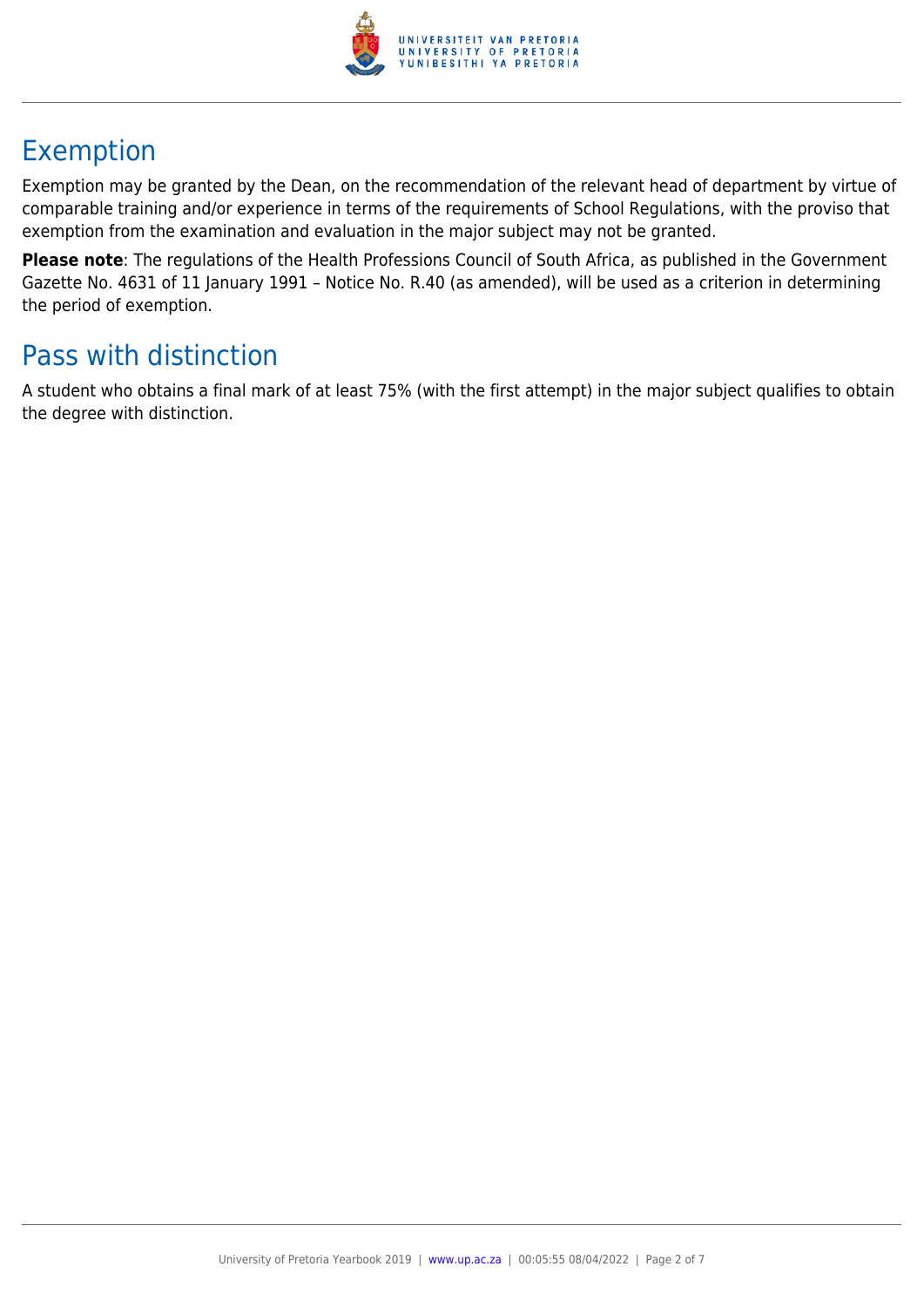

#### **Minimum credits: 668**

#### **Core modules**

[Anatomical pathology 808](https://www.up.ac.za/faculty-of-education/yearbooks/2019/modules/view/ANP 808) (ANP 808) - Credits: 48.00 [Ethics and human rights 800](https://www.up.ac.za/faculty-of-education/yearbooks/2019/modules/view/EHR 800) (EHR 800) - Credits: 0.00 [Oral pathology 802](https://www.up.ac.za/faculty-of-education/yearbooks/2019/modules/view/MPG 802) (MPG 802) - Credits: 500.00 [Dissertation: Oral pathology 891](https://www.up.ac.za/faculty-of-education/yearbooks/2019/modules/view/MPG 891) (MPG 891) - Credits: 180.00 [Molecular pathology 800](https://www.up.ac.za/faculty-of-education/yearbooks/2019/modules/view/MPX 800) (MPX 800) - Credits: 120.00 [Applied research methodology 802](https://www.up.ac.za/faculty-of-education/yearbooks/2019/modules/view/TNM 802) (TNM 802) - Credits: 0.00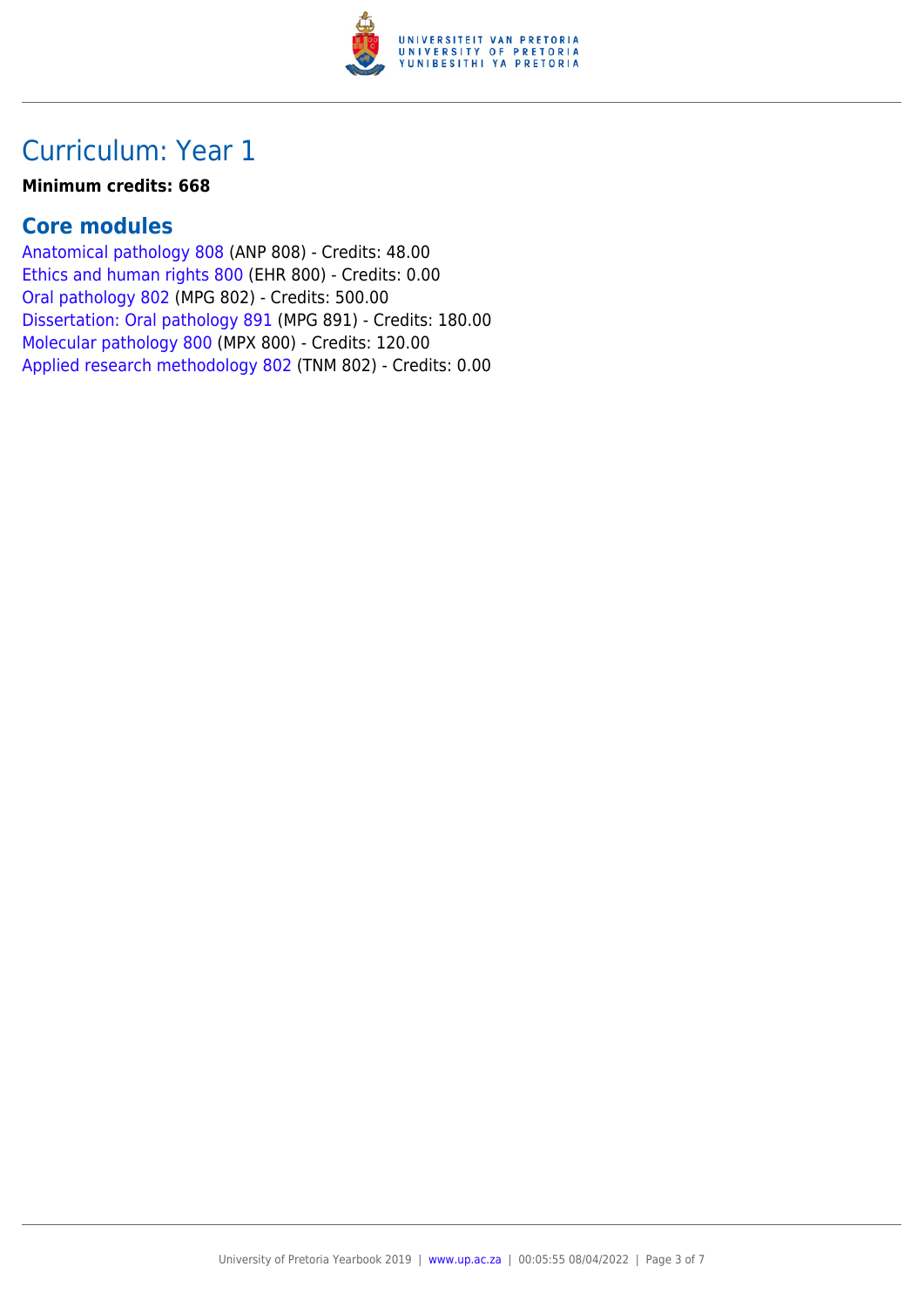

#### **Minimum credits: 668**

#### **Core modules**

[Anatomical pathology 808](https://www.up.ac.za/faculty-of-education/yearbooks/2019/modules/view/ANP 808) (ANP 808) - Credits: 48.00 [Ethics and human rights 800](https://www.up.ac.za/faculty-of-education/yearbooks/2019/modules/view/EHR 800) (EHR 800) - Credits: 0.00 [Oral pathology 802](https://www.up.ac.za/faculty-of-education/yearbooks/2019/modules/view/MPG 802) (MPG 802) - Credits: 500.00 [Dissertation: Oral pathology 891](https://www.up.ac.za/faculty-of-education/yearbooks/2019/modules/view/MPG 891) (MPG 891) - Credits: 180.00 [Molecular pathology 800](https://www.up.ac.za/faculty-of-education/yearbooks/2019/modules/view/MPX 800) (MPX 800) - Credits: 120.00 [Applied research methodology 802](https://www.up.ac.za/faculty-of-education/yearbooks/2019/modules/view/TNM 802) (TNM 802) - Credits: 0.00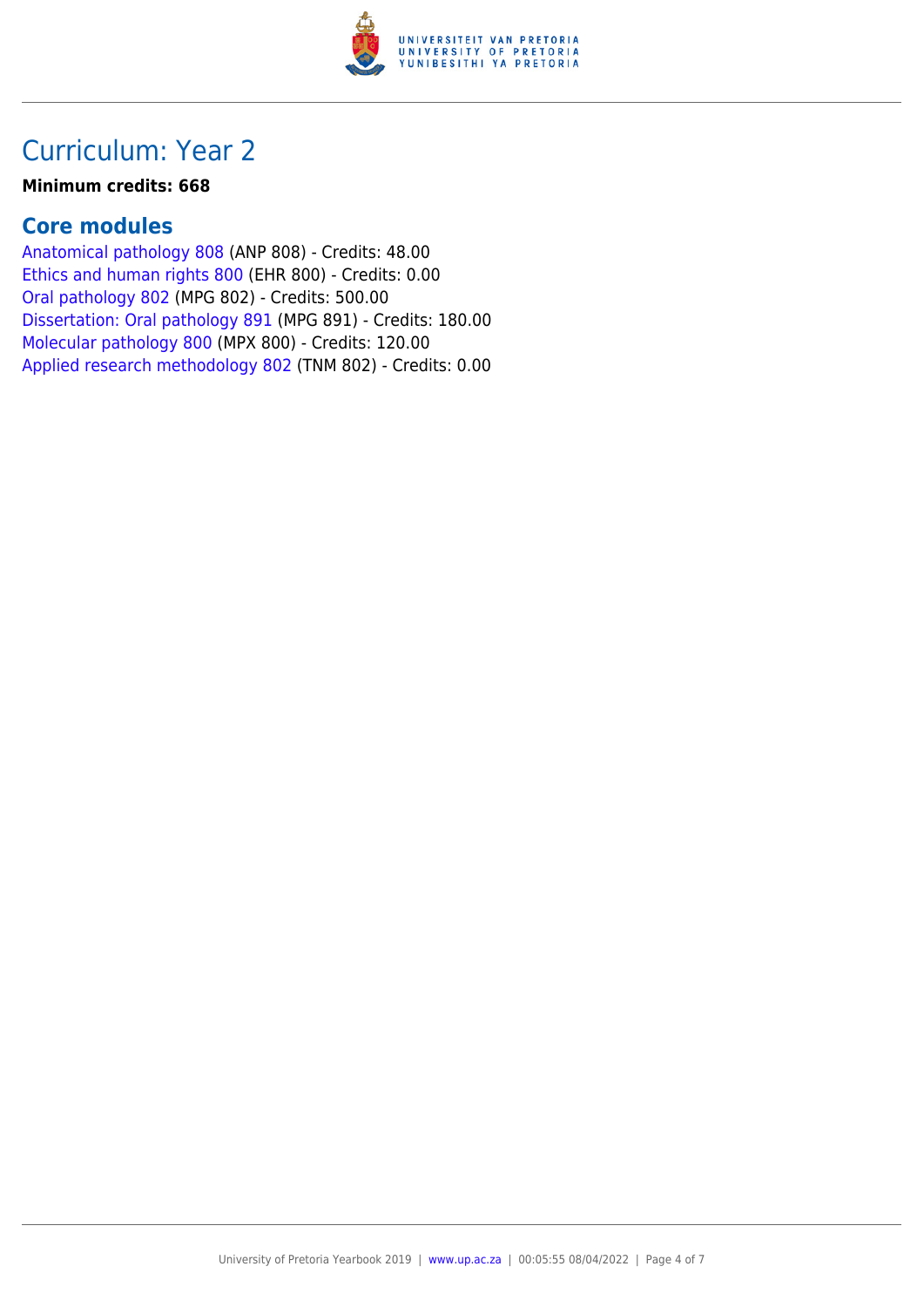

#### **Minimum credits: 500**

### **Core modules**

[Ethics and human rights 800](https://www.up.ac.za/faculty-of-education/yearbooks/2019/modules/view/EHR 800) (EHR 800) - Credits: 0.00 [Oral pathology 802](https://www.up.ac.za/faculty-of-education/yearbooks/2019/modules/view/MPG 802) (MPG 802) - Credits: 500.00 [Dissertation: Oral pathology 891](https://www.up.ac.za/faculty-of-education/yearbooks/2019/modules/view/MPG 891) (MPG 891) - Credits: 180.00 [Applied research methodology 802](https://www.up.ac.za/faculty-of-education/yearbooks/2019/modules/view/TNM 802) (TNM 802) - Credits: 0.00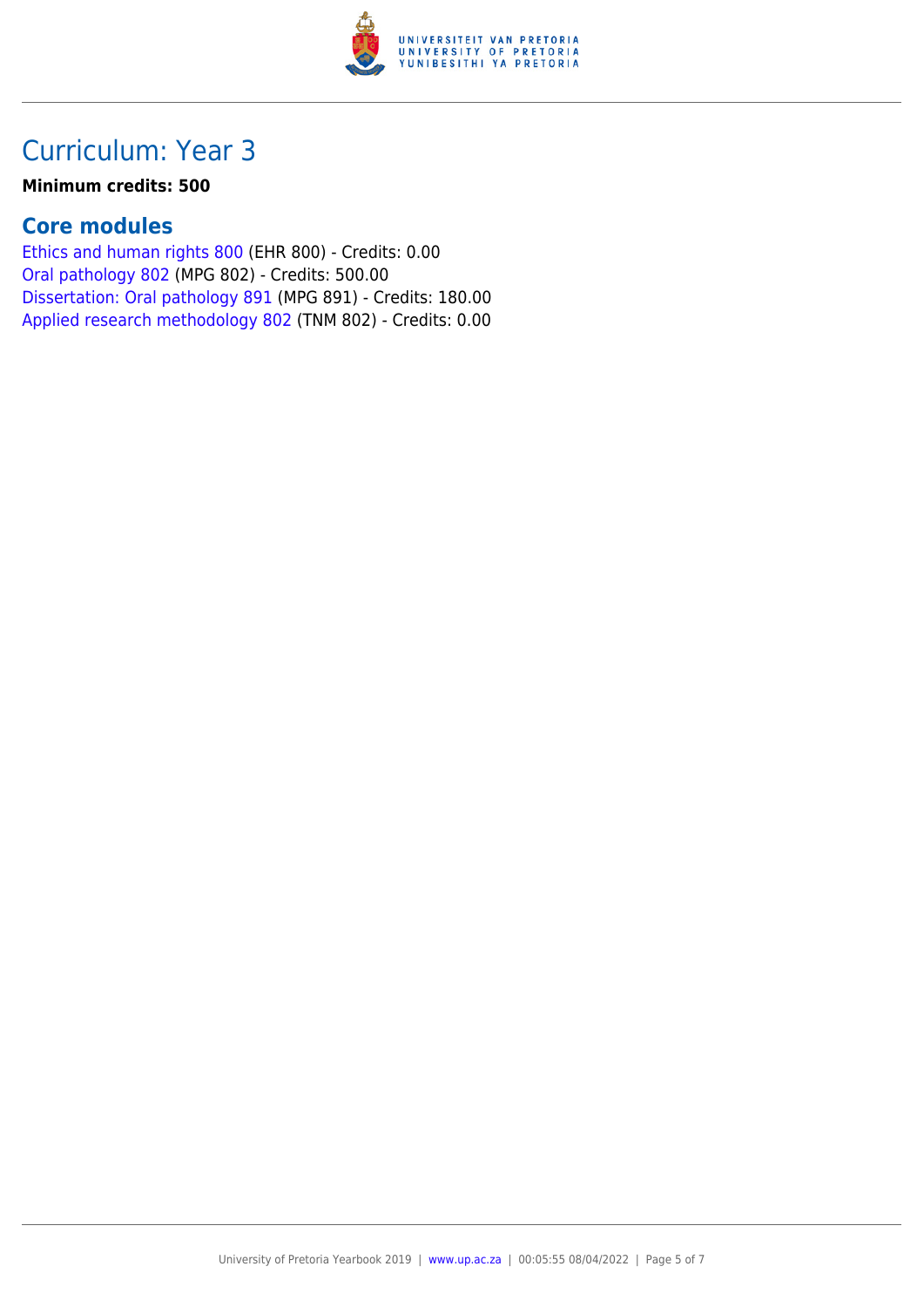

#### **Minimum credits: 680**

#### **Core modules**

[Ethics and human rights 800](https://www.up.ac.za/faculty-of-education/yearbooks/2019/modules/view/EHR 800) (EHR 800) - Credits: 0.00 [Oral pathology 802](https://www.up.ac.za/faculty-of-education/yearbooks/2019/modules/view/MPG 802) (MPG 802) - Credits: 500.00 [Dissertation: Oral pathology 891](https://www.up.ac.za/faculty-of-education/yearbooks/2019/modules/view/MPG 891) (MPG 891) - Credits: 180.00 [Applied research methodology 802](https://www.up.ac.za/faculty-of-education/yearbooks/2019/modules/view/TNM 802) (TNM 802) - Credits: 0.00